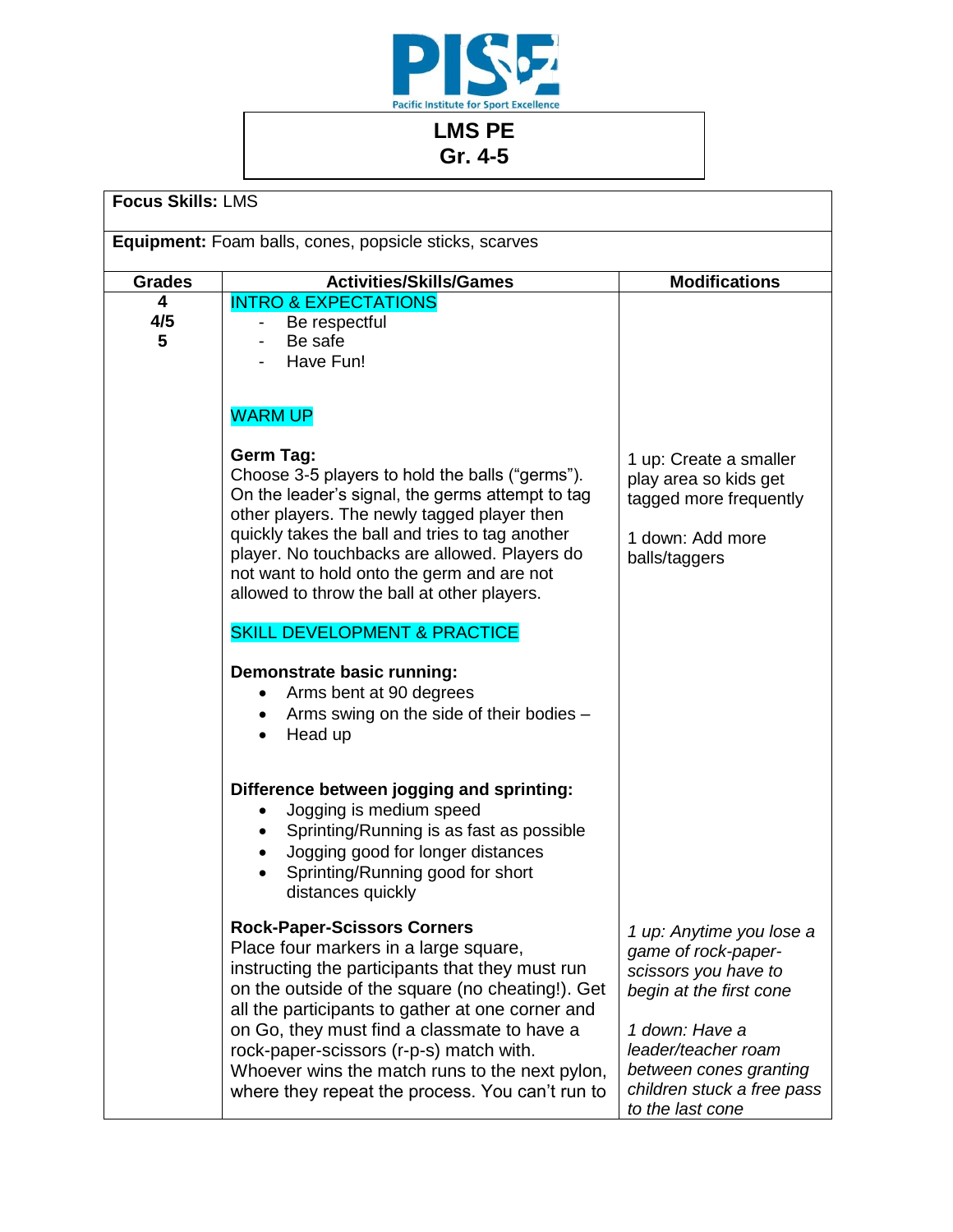

| the next pylon until you win a match of r-p-s.<br>Meanwhile, the leader stands at the starting<br>cone, handing out a popsicle stick (or material<br>of their choice) every time a participant passes<br>"Go". The goal is to get as many sticks as<br>possible encouraging participants to run as<br>quickly as possible. Rotate through different<br>movements to get to the different cones (Crab<br>walk, bear walk, gallop, skip, walk backwards,<br>side-shuffle, etc.) |                                                                                                                                                       |
|-------------------------------------------------------------------------------------------------------------------------------------------------------------------------------------------------------------------------------------------------------------------------------------------------------------------------------------------------------------------------------------------------------------------------------------------------------------------------------|-------------------------------------------------------------------------------------------------------------------------------------------------------|
| Ask what dodging means<br>How to dodge, what sports/games use it?                                                                                                                                                                                                                                                                                                                                                                                                             |                                                                                                                                                       |
| Demonstrate dodging and cutting<br>Head up, look where you are going.<br>Bend knees and get low when you change<br>direction.<br>Push off your left foot to dodge right.<br>Push off your right foot to dodge left.<br>$\bullet$<br>Change direction in one step.                                                                                                                                                                                                             |                                                                                                                                                       |
| <b>Canadian Tail Dogs:</b><br>Canadian Tail Dogs Kids try to run from one end<br>line to the other without getting their "tail" (flag<br>tucked into shorts) pulled out by the 2<br>"Canadians" in the centre. (Very similar to British<br>Bulldog but with flags).                                                                                                                                                                                                           | 1 up: Make the playing<br>area much larger to make<br>it harder for taggers<br>1 down: Make the playing<br>area smaller to make<br>easier for taggers |
| <b>MINDFULLNESS/ REFLECTION</b>                                                                                                                                                                                                                                                                                                                                                                                                                                               |                                                                                                                                                       |
| <b>Calm Bodies:</b><br>Have all participants find a quiet space on the<br>gym floor, be sure to have your own space<br>(away from walls and other participants).<br>Once your body is calm one of the leaders<br>may tap you on the foot, when you feel this<br>you may quietly line up at the door.                                                                                                                                                                          |                                                                                                                                                       |